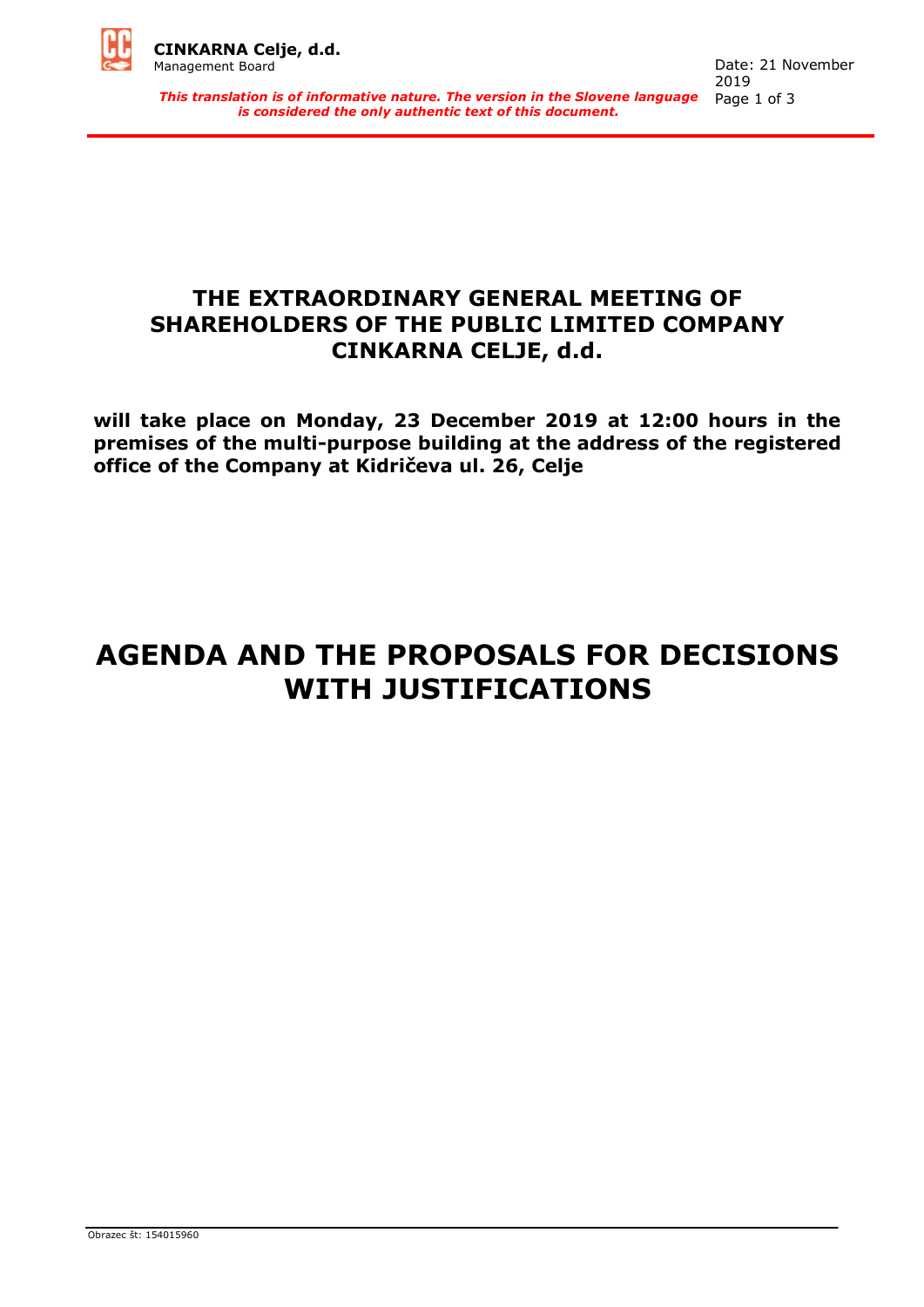

*This translation is of informative nature. The version in the Slovene language is considered the only authentic text of this document.*

**1. Opening of the General Meeting of Shareholders, election of working bodies and establishment of the presence** 

#### **PROPOSAL FOR DECISION NO. 1:**

**The presence at the General Meeting of Shareholders is established, the Chairman of the General Meeting Stojan Zdolšek and the entity counting votes IXTLAN FORUM, d.o.o., Ljubljana are approved. The public notary Katja Fink will attend the meeting.**

Justification:

The Management Board of Cinkarna Celje, d.d. has appointed adequately qualified persons for conducting the General Meeting and counting the votes. The public notary will attend the General Meeting due to the acceptance of the decisions taken by the General Meeting in line with Article 304/1 of the Companies Act (ZGD-1).

Vice-Chairman of the Supervisory Board President of the Management Board - General Director Aleš Skok, MBA-USA Tomaž Benčina, B.Sc. (Metall.) & (Econ.)